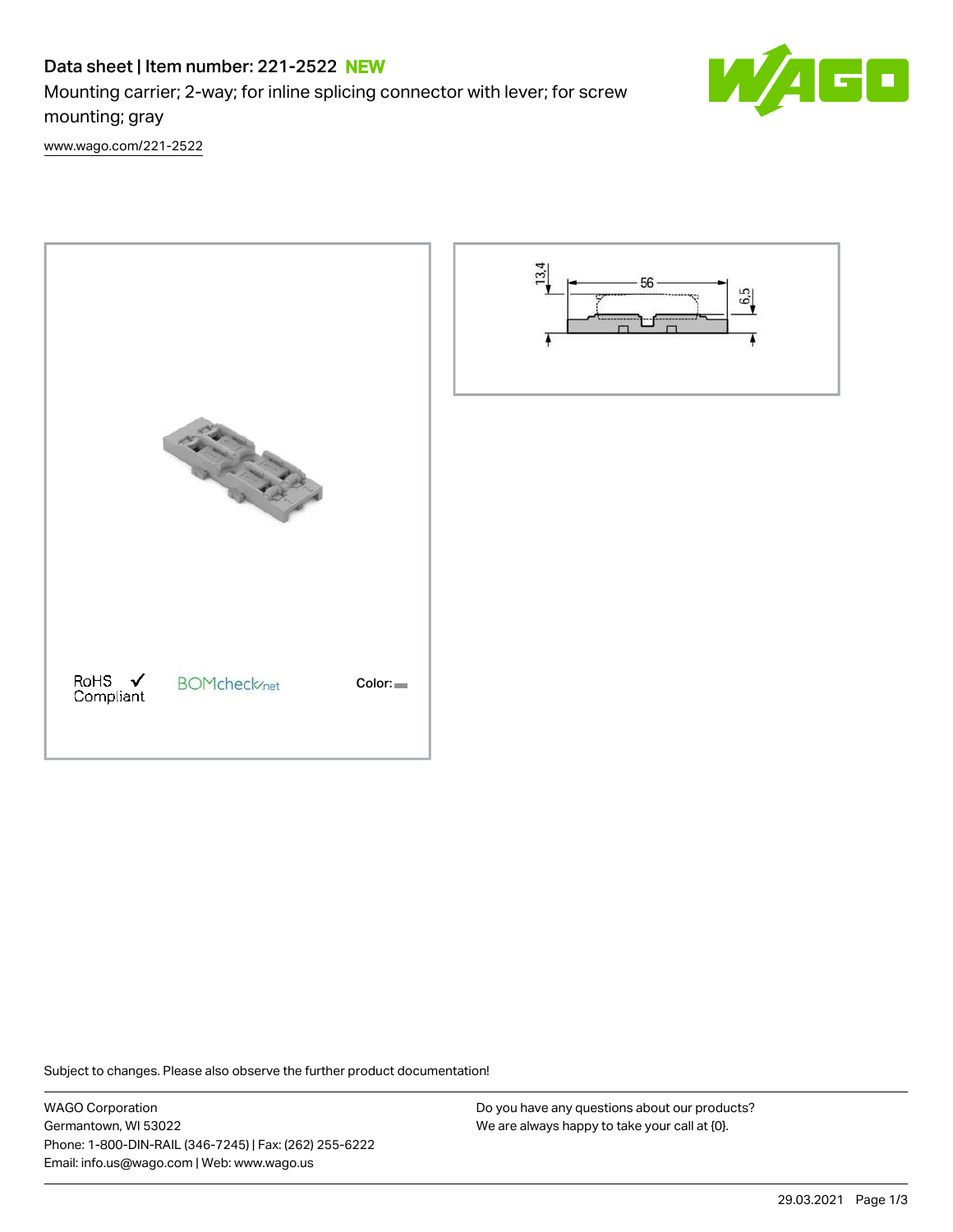[www.wago.com/221-2522](http://www.wago.com/221-2522)





## Data Physical data

| Width                   | 20.8 mm / 0.819 inch |
|-------------------------|----------------------|
| Height from the surface | 6.5 mm / 0.256 inch  |
| Depth                   | 56 mm / 2.205 inch   |

# Material data

| Color     | rr01 |
|-----------|------|
| Moint<br> |      |

#### Commercial data

| Packaging type        | <b>BOX</b>    |
|-----------------------|---------------|
| Country of origin     | CΝ            |
| <b>GTIN</b>           | 4055144066791 |
| Customs tariff number | 3926909985    |

### Compatible products

Marking accessories

Item no.: 210-334

Subject to changes. Please also observe the further product documentation!

WAGO Corporation Germantown, WI 53022 Phone: 1-800-DIN-RAIL (346-7245) | Fax: (262) 255-6222 Email: info.us@wago.com | Web: www.wago.us

Do you have any questions about our products? We are always happy to take your call at {0}.